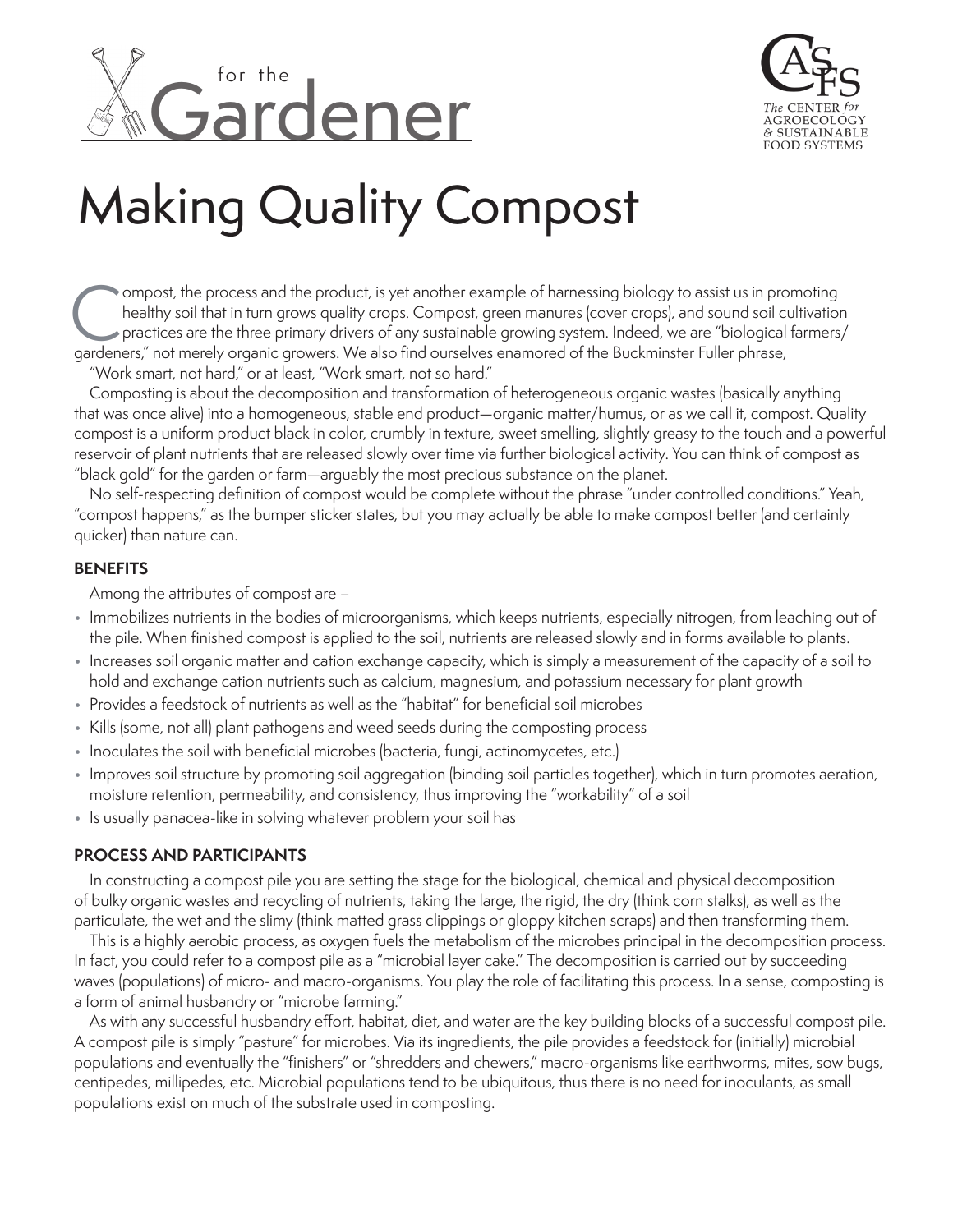# *FOR THE GARDENER*

The composting process has three distinct phases:

- 1: Mesophilic (50º-113ºF) Moderate temperatures, usually lasting under a week
- 2: Thermophilic<sup>\*</sup> (113°-150°F) High temperatures, usually lasting 3-4 weeks
- 3: Curing Ambient temperatures, lasting >3 months
- \* small piles, made incrementally, will not get very hot

During the first phase, waves of bacteria and fungi multiply rapidly and feed on the succulent plants in the pile. When the pile is properly constructed, the first 24-48 hours feature an explosive, literally exponential growth of these organisms (bacteria can double their populations every 20-60 minutes). Often, there is no recognizable plant material in the pile after even a few days thanks to the chemical decomposition taking place. Remember, bacteria and fungi do not have mouthparts, and thus do not chew; rather, they secrete enzymes and acids that break down plant materials, and absorb the sugars and simple proteins for nutrition.

The next phase of decomposition features thermophilic, or heat-loving, organisms—still some bacteria, but increasingly, fungi. Fungi decompose (again, chemically) more complex carbon compounds such as chitin, cellulose, and lignin.

As the pile cools and begins its curing process, a third microbial population comes to the fore—a type of actinobacteria often referred to as actinomycetes. These have the simple cell structure of bacteria, but grow multicellular, hyphae-like filaments resembling fungi. Their enzymatic role is to degrade tough, resistant-to-rot woody stems and bark. Their gray-white filaments look "cobwebby" and have a pleasant, earthy smell. They can rot a redwood stake in the ground in 9-15 months.

When a pile has cooled and cured for 1-3 months, macroorganisms move in to finish the job. These organisms—mites, springtails, centipedes, millipedes, sowbugs, ants, nematodes, earthworms, etc.—are physical (as compared to chemical) decomposers. They use their mouthparts to chew, shred and further break apart resistant materials, as well as feed on dead bacteria and fungi. In doing so, they also create a softer, more "open" substrate that can be re-colonized by bacteria and fungi, which break the materials down further.



**Students adding straw and turning compost at the Farm Garden's "compost row."**

#### **FIVE CRITERIA FOR SUCCESS**

What are the criteria for successful husbandry of a compost pile?

#### *1. Pile Size and Dimensions*

Conventional wisdom states a minimum size of 5'x5'x5' is required for successful composting. Home gardeners, don't despair—ideal dimensions are about (maximum) volume to (minimum) surface area ratios. That is, a big pile has more internal mass and thus a more hospitable decomposition environment for the microbes involved. The bigger pile also features less surface area, as the ambient environment largely degrades the pile's surface.

That said, one of the more successful (no muss, no fuss) compost piles I have ever built was during a gardening workshop, and was a scant 2'x3'x2'. It was quick and dirty, using alternating layers of:

- 2-3" of old horse manure
- 2-3" of rice straw and oak leaves
- 1-2" of nasty kitchen scraps plus a modicum of water

The pile heated to 140°, maintained temperatures above 130° for a month, was turned once as it cooled down and produced beautiful compost in 3-4 months. So, size isn't everything.

Some tips re: pile dimensions:

- Oxygen does not move passively more than 3-4' into a pile, so width should not exceed 6-8'
- It is impractical (i.e., too much heavy lifting) to build a pile more than 3.5-4' in height
- Length is simply a function of the volume of material on hand
- Pile shape: a cube is better than a pyramid or tapered haystack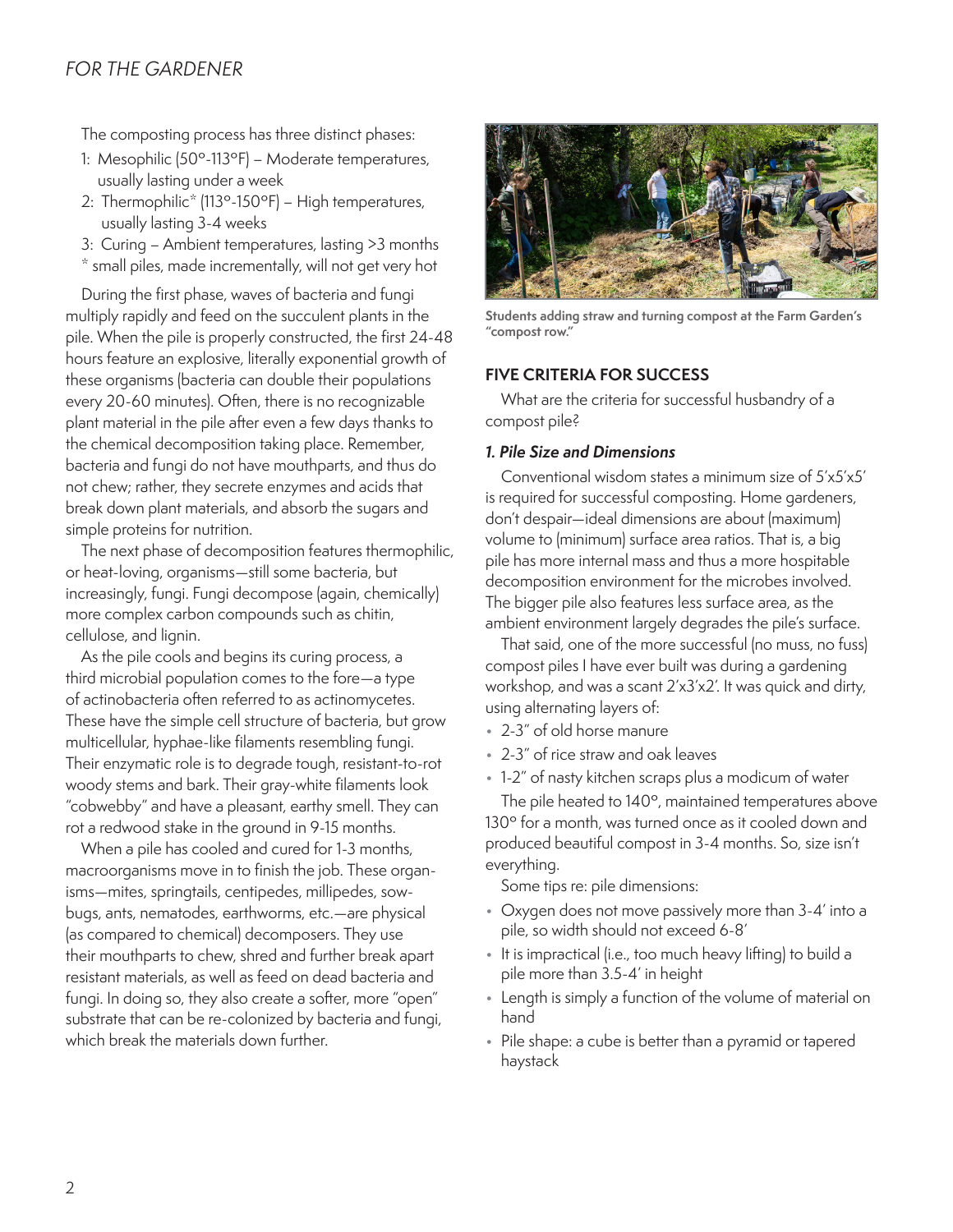### *2. Particle Size of Ingredients*

The principle is: the smaller the particle size (think chopping, shredding) the greater the surface area, the more the microbes can "occupy space" and thus the faster the rate of decomposition. Chopping plant material also breaks apart the rigid, often waxy outer cuticle of plants, making the succulent "innards" more accessible to the enzymatic and acidic secretions of bacteria and fungi, thus speeding and contributing to more thorough decomposition.

#### *3. Aeration*

As oxygen fuels the metabolism of the decomposers in a pile, the pile construction should feature adequate pore/ air space. This is readily achieved by layering together an admixture of coarse materials and fine-chopped materials.

Once the process is underway (1-3 weeks) a pile will settle, losing 30-50% of its volume as the materials are physically broken down. At that juncture there is usually a sharp drop in temperature. As the pile settles, reducing pore/air space, and as microbial populations exhaust the oxygen supply, oxygen becomes a limiting factor. This is an opportune time to turn and reaerate a pile. There is often a spike in temperature associated with turning: as oxygen is resupplied, microbial populations boom—the heat generated is a byproduct of their metabolism as they continue to break down materials in the pile.

### *4. Moisture*

Compost pile ingredients should be about 40-60% moisture (by weight). This equates to the consistency of a wrung-out sponge. It is best to apply water (sprinkle-spray, not drench) incrementally to each layer as you construct a pile. The moisture is for the microbes, but it also softens the pile ingredients. A note: as water will trickle down from top to bottom, apply less water to the lower layers of the pile. Also, as plants are merely supported columns of water (60-90% by weight), more water will be released into the pile as decomposition progresses. Thus, be conservative with the initial water application.

### *5. Carbon to Nitrogen Ration (C:N)*

The ideal C:N ratio at the outset is suggested as 30-40:1. This means the pile has 30-40 times more carbon-rich than nitrogen-rich material by weight.

While all materials contain some carbon, carbonaceous materials (think "browns": straw, leaves, wood chips, etc.) contain primarily carbon, and similarly, nitrogenous

materials (think "greens": fresh, lush plant material and animal manures) feature a high nitrogen content relative to carbon.

What is important vis a vis C:N ratio is that this is the ideal proportion to fuel the diet of the pile's microbial decomposers. In essence, they use carbon to nitrogen in a 30-40:1 ratio.

Microbes use the carbon-rich ingredients as building blocks for cellulose and, as we do, for carbohydrates that fuel their work. They use the nitrogen to build proteins, amino acids and enzymes that are necessary for cell growth, function, and reproduction. Enzymes are also key to the decomposition process; they act as biological catalysts, accelerating biochemical reactions and hastening the breakdown of organic matter. It is interesting to note that the enzymes produced by bacteria and fungi persist and function long after the producing organisms have died. In fact these same enzymes contribute to the breakdown of the "microbial corpses" that produced them.

You can achieve the desired 30-40:1 C:N ration by combining comparative volumes of carbon-rich (brown) and nitrogen-rich (green) ingredients in layers. A wide range of comparative volumes will work, from 50% carbon-based materials combined with 50% nitrogenbased materials, to as much as 80% nitrogen-based materials and 20% carbon-based materials. The pile higher in nitrogen will heat up more quickly, get hotter (130-150ºF), stay hot longer, break down faster, and kill more (but not all) weed seeds and plant pathogens.

In creating the "microbial layer cake," thin, repeated layers work best. For example:

- C: 2" straw/leaves/wood chips, etc. (straw is a good absorptive material to use at the base of the pile)
- N: 2" kitchen scraps
- C: 2" straw/leaves/wood chips, etc.
- N: 6" fresh horse manure
- C: 2" straw/leaves/wood chips, etc.
- N: 4" greens
- C: 2" straw

Repeat to height of 3-4'

The pile would then feature 40% carbon-based materials and 60% nitrogen-based materials by approximate volumes and predictably, do quite well. Note that vegan, or non-manure piles, work fine.